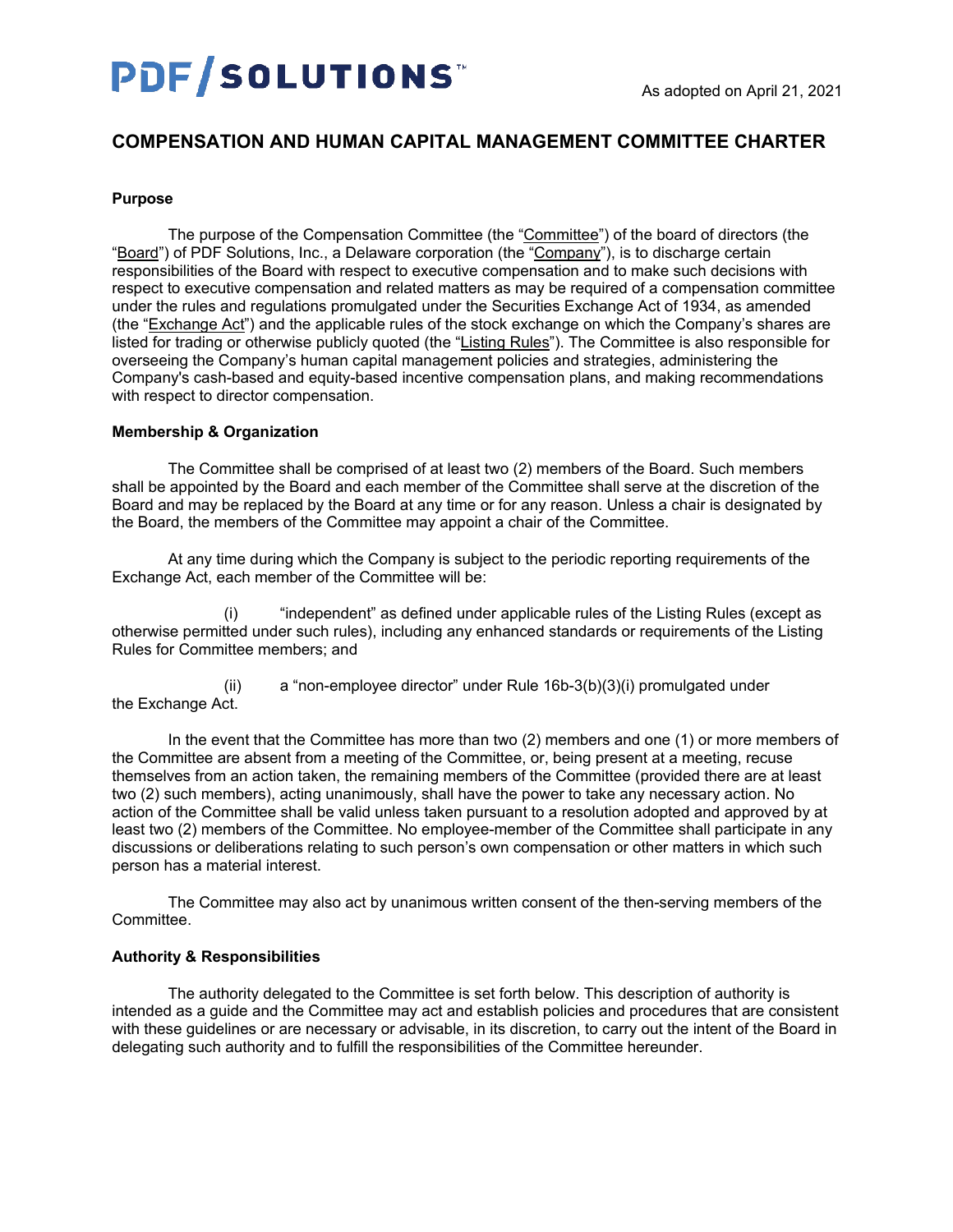1. The Committee has exclusive authority to determine the amount and form of compensation paid to the Company's Chief Executive Officer (the "CEO"), and to take such action, and to direct the Company to take such action, as is necessary and advisable to compensate the CEO in a manner consistent with its determinations. The Committee will review and approve corporate goals and objectives relevant to CEO compensation at least annually, evaluate the CEO's performance in light of such goals and objectives, including the relationship of such compensation to corporate performance, and based on this evaluation determine the level of the CEO's compensation and incentive-compensation and equity-based plan awards.

2. With respect to "executive officers" (as defined in Rule 3b-7 under the Exchange Act) and "officers" (as defined in Rule 16a-1(f) under the Exchange Act) of the Company, other than the Company's CEO (the "Other Executive Officers"), the Committee has authority to determine the amount and form of compensation paid to the Other Executive Officers, and to take such action, and to direct the Company to take such action, as is necessary and advisable to compensate the Other Executive Officers in a manner consistent with its determinations. The Committee will review and approve corporate goals and objectives relevant to the Other Executive Officers' compensation at least annually, evaluate the Other Executive Officers' performance in light of such goals and objectives, including the relationship of such compensation to corporate performance, and based on such evaluation determine the level of the Other Executive Officers' compensation and incentive-compensation and equity-based plan awards.

3. The Committee shall have the authority to review and approve any change in control, severance or termination agreement, plan or arrangement to be entered into with the Company's CEO or any Other Executive Officer, which includes the ability to adopt, amend and terminate such agreement, plan or arrangement.

4. The Committee has authority to determine the amount and form of compensation paid to the Company's other officers, employees and advisors and to review the performance of such persons in order to determine appropriate compensation, as well as to establish the Company's general compensation policies and practices and to adopt, administer, amend and terminate plans and arrangements established pursuant to such policies and practices. The Committee has authority to take such action, and to direct the Company to take such action, as is necessary and advisable to compensate such persons and to implement such policies and practices in a manner consistent with its determinations. Consistent with its authority under the Compensation Committee Charter (this "Charter"), the Committee may delegate its authority on these matters with regard to non-officer employees of the Company to officers and other appropriate Company supervisory personnel.

5. The Committee will periodically review and make recommendations to the Board as to compensation for the non-employee directors of the Board.

6. The Committee has authority to administer the Company's cash-based and equity-based incentive compensation plans, including without limitation to approve the adoption of such plans, to reserve shares of Common Stock for issuance thereunder in the case of equity plans, to amend and interpret such plans and the awards and agreements issued pursuant thereto, and to make awards to eligible persons under the plans and determine the terms of such awards.

7. Except with respect to the responsibilities set forth in paragraphs 1 and 2 above, the Committee may delegate its authority granted under this Charter to a subcommittee of the Committee (consisting either of a subset of members of the Committee or, after giving due consideration to whether the eligibility criteria described above with respect to Committee members and whether such other Board members satisfy such criteria, any members of the Board). In addition, to the extent permitted by applicable law, the Committee may delegate to one or more officers of the Company (or other appropriate supervisory personnel) the authority to grant stock options and other stock awards to employees (who are not executive officers or members of the Board) of the Company or of any subsidiary of the Company.

9. At any time during which the Company is subject to the periodic reporting requirements of the Exchange Act, the Committee shall review and discuss with management the Company's proposed disclosure under the "Compensation Discussion and Analysis" required by Regulation S-K under the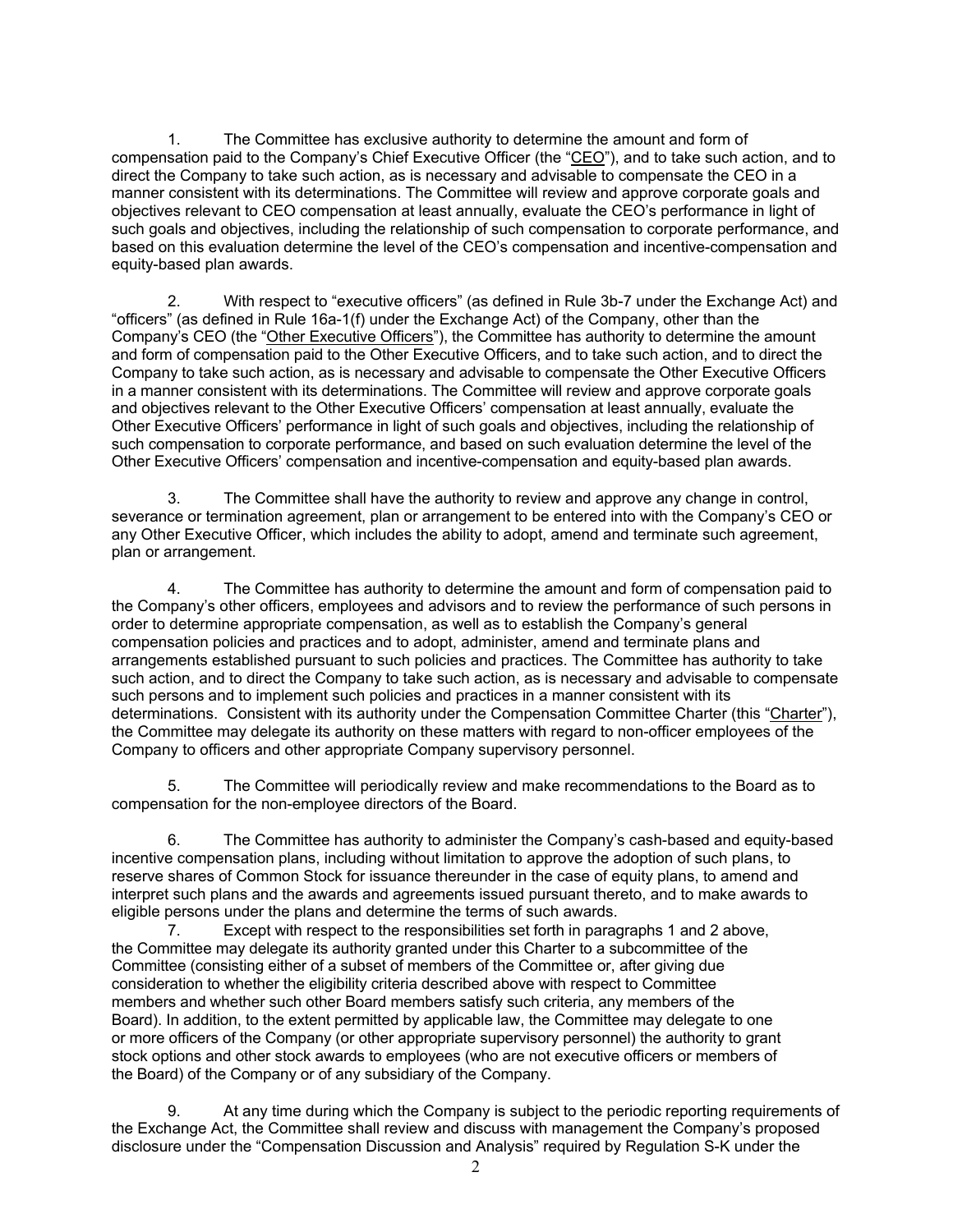Exchange Act and recommend to the Board whether such Compensation Discussion and Analysis should be included in the Company's proxy statement and Annual Report on Form 10-K, and produce an annual report of the Compensation Committee for inclusion in the Company's proxy statement and Annual Report on Form 10-K unless the Company is a "smaller reporting company" and elects to omit the disclosure.

10. The Committee has authority to determine, or recommend to the Board for approval, stock ownership guidelines for the Company's CEO and Other Executive Officers and monitor compliance with such quidelines.

11. The Committee has authority to review and approve the proposals regarding the stockholder advisory vote on executive compensation and the frequency of such vote required to be included in the Company's proxy statement by Section 14A of the Exchange Act.

12. The Committee will annually review with management, the risks arising from the Company's compensation policies and practices to determine whether such policies or practices are reasonably likely to have a material adverse effect on the Company.

13. The Committee will oversee the development, implementation and effectiveness of the Company's policies and strategies relating to human capital management, including but not limited to policies and strategies regarding recruiting, selection, career development and progression, and diversity and employment practices.

14. The Committee has authority to oversee engagement with stockholders and proxy advisory firms on executive compensation matters.

15. The Committee has the authority to perform such other activities and functions as are required by law, the Listing Rules or provisions in the Company's charter documents, or as are otherwise necessary and advisable, in its or the Board's discretion, to the efficient discharge of its duties hereunder.

The Board has simultaneously reserved to itself all authority delegated under this Charter to the Committee, subject to any restrictions under applicable law and the Listing Rules, as applicable from time to time. This reservation of authority does not in any way limit the Committee's authority to act definitively on matters delegated to it under this Charter.

#### **Advisors**

The Committee has the sole authority and right to select, engage, compensate and terminate compensation consultants, legal counsel and such other advisors as it deems necessary and advisable to assist the Committee in carrying out its responsibilities and functions as set forth herein. Compensation paid to such parties and related expenses will be borne by the Company and the Company will make appropriate funding available to the Committee for such purposes. The Committee shall also have the authority for approving the material terms of all arrangements between the Company and compensation consultants unless the Committee has retained its own consultant, or the services relate only to consulting on broad-based plans. Before selecting any compensation consultants, legal counsel or other advisors described above (other than in-house legal counsel) the Committee will consider the all factors related to the independence of such advisors including those specified in Rule 5605(d)(3)(D) of the Listing Rules.

The Committee shall also evaluate whether any compensation consultant retained or to be retained by it has any disclosable conflict of interest in accordance with Item 407(e)(3) of Regulation S-K.

#### **Meetings**

The Committee shall meet as often as it determines necessary, but it is anticipated that the Committee shall meet not less frequently than two (2) times each year. The Committee Chair may call Committee meetings and, in consultation with other Committee members, shall determine the frequency and length of Committee meetings and shall set agendas for such meetings consistent with this Charter.